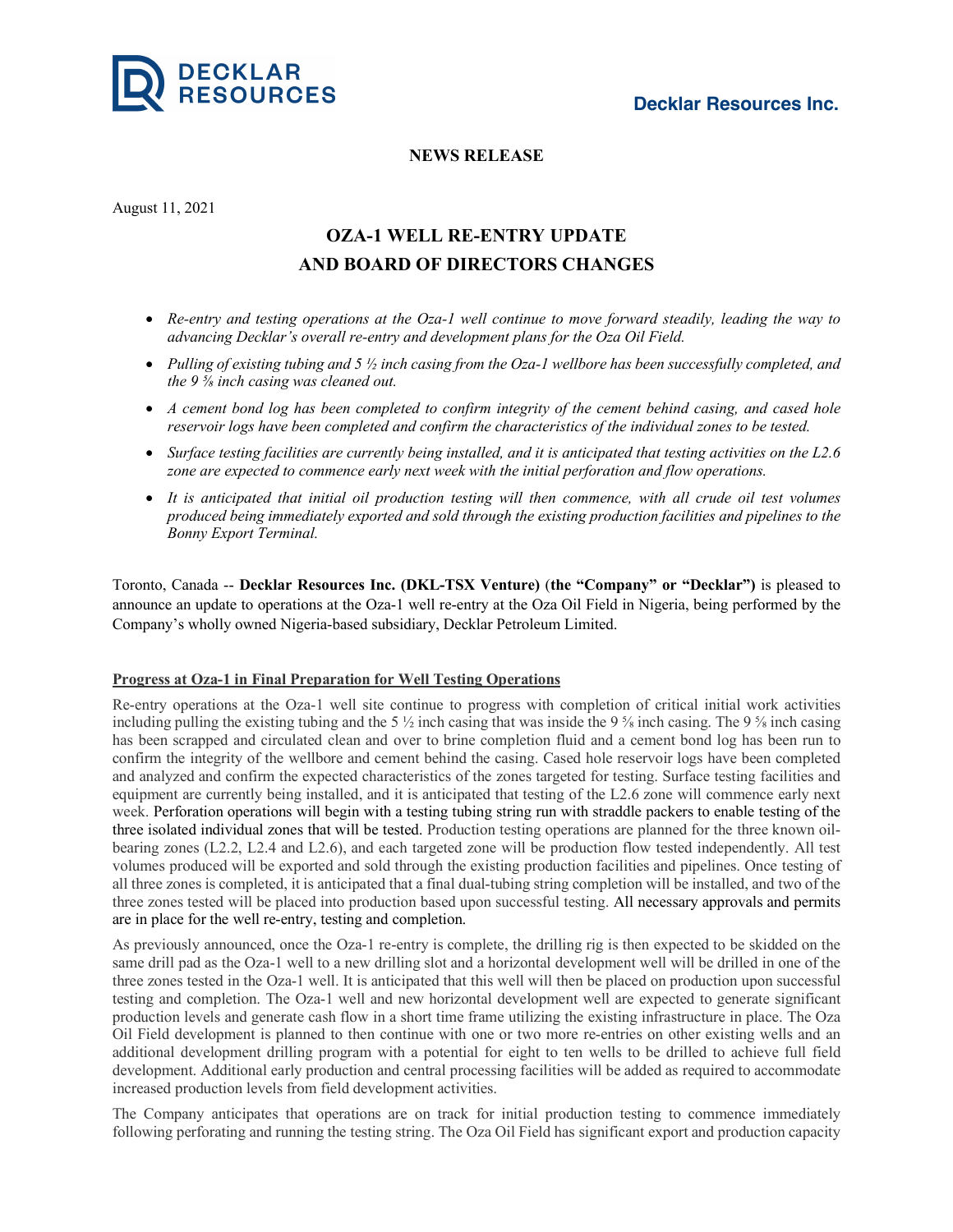through processing facilities and infrastructure already in place and operational, which will allow for the immediate export and sale of crude oil from the Oza-1 well.

Decklar also continues to pursue and advance evaluations and negotiations for additional proven undeveloped oil and gas fields in Nigeria that have significant reserves and near-term production potential, including the recently announced acquisition in the Asaramatoru oil field.

### **Company Director Change**

Decklar announces that Mr. Alan LeBis has resigned his position as a Director of the Company. Mr. LeBis has been instrumental to the early development of Decklar, and the Company thanks him for his valuable input and advice during his tenure as a member of the Board.

The Company is also pleased to announce the appointment of Mr. Bill Foose to the Decklar Board of Directors. Mr. Foose has over 35 years of experience working in the international oil and gas production and processing equipment sector. He held various positions with Barton Instruments before starting OilPro Production Equipment in 1997. OilPro was heavily involved in providing production equipment for domestic and international projects throughout Africa, the Middle East and other oil producing countries. Many of OilPro's African projects were centered around Nigeria. Mr. Foose previously served on the board of Sunocean Energy.

Duncan Blount, CEO of Decklar, stated "As we commence production testing on the Oza-1 well, we are at an exciting transitional point at which the Company becomes an oil producer. Thanks to the infrastructure already in place, the flow test from the Oza-1 well will go directly into the pipeline to the Bonny Export Terminal to generate near-term cash flow. We look forward to ramping up production as we continue towards full field development at the Oza Field. The cash flow from the Oza Field will support Decklar's strategy of consolidating and re-establishing production of high-margin, proven undeveloped conventional oil fields in Nigeria including the recently announced Asaramatoru field."

#### **For further information:**

Duncan T. Blount Chief Executive Officer Telephone: +1 305 890 6516 Email: dblount@decklarresources.com

David Halpin Chief Financial Officer Telephone: +1 403 816 3029 Email:davidhalpin@decklarpetroleum.com

Investor Relations: info@decklarresources.com

Neither the TSX Venture Exchange nor its Regulation Services Provider (as that term is defined in policies of the TSX **Venture Exchange) accepts responsibility for the adequacy or accuracy of this release.**

#### *Cautionary Language*

*Certain statements made and information contained herein constitute "forward-looking information" (within the meaning of* applicable Canadian securities legislation). All statements in this news release, other than statements of historical facts, are forward-looking statements. Such statements and information (together, "forward looking statements") relate to future events or *the Company's future performance, business prospects or opportunities.*

All statements other than statements of historical fact may be forward-looking statements. Any statements that express or involve discussions with respect to predictions, expectations, beliefs, plans, projections, objectives, assumptions or future events or performance (often, but not always, using words or phrases such as "seek", "anticipate", "plan", "continue", "estimate", "expect, *"may", "will", "project", "predict", "potential", "targeting", "intend", "could", "might", "should", "believe" and similar* expressions) are not statements of historical fact and may be "forward-looking statements". Forward-looking statements involve known and unknown risks, uncertainties and other factors that may cause actual results or events to differ materially from those anticipated in such forward-looking statements. The Company believes that the expectations reflected in those forward-looking statements are reasonable, but no assurance can be given that these expectations will prove to be correct and such forward-looking statements should not be unduly relied upon. The Company does not intend, and does not assume any obligation, to update these *forward-looking statements, except as required by applicable laws. These forward-looking statements involve risks and*